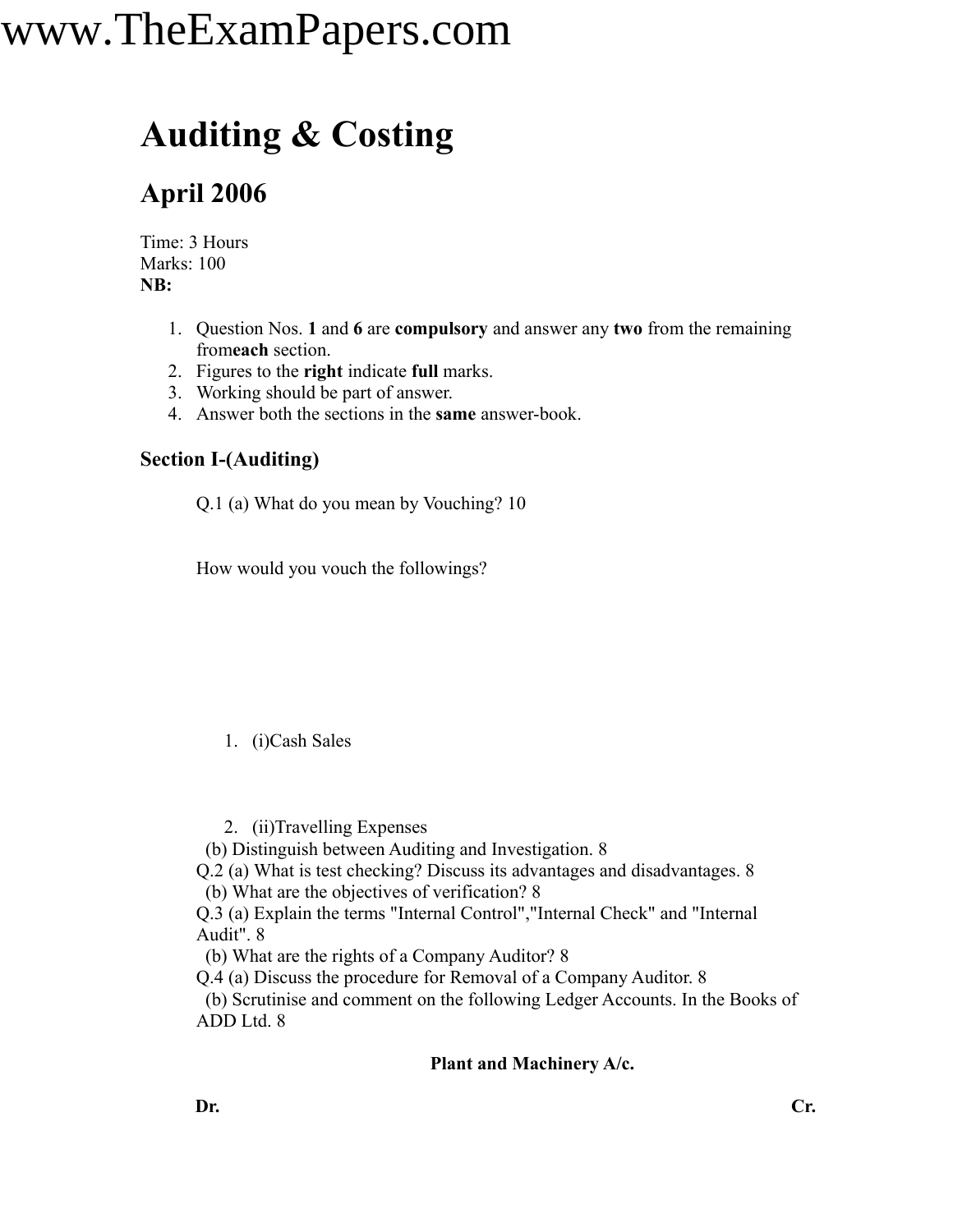| Date | <b>Particulars</b>      | Rs.       | Date | <b>Particulars</b>                                                                  | Rs.       |
|------|-------------------------|-----------|------|-------------------------------------------------------------------------------------|-----------|
|      |                         |           |      | 01-01-2005 To Balance b/fd. 12,50,000 31-03-2005 By Sale of Machinery A/c. 3,00,000 |           |
|      | 01-06-2005 To Bank A/c. |           |      | 6,50,000 31-10-2005 By Asset Discarded A/c.                                         | 1,50,000  |
|      | 01-07-2005 To Bank A/c. |           |      | 50,000 31-12-2005 By Balance c/fd.                                                  | 15,00,000 |
|      | (Installation)          |           |      |                                                                                     |           |
|      |                         | 19,50,000 |      |                                                                                     | 19,50,000 |

#### **Provision for Depreciation on Plant and Machinery A/c.**

| Dr.  |                                                                                     |            |      |                                            | $C_{\mathbf{r}}$ |
|------|-------------------------------------------------------------------------------------|------------|------|--------------------------------------------|------------------|
| Date | <b>Particulars</b>                                                                  | Rs.        | Date | <b>Particulars</b>                         | Rs.              |
|      | 31-03-2005 To sale of Machinery A/c $2,40,000$ 01-01-2005 By Balance b/fd. 6,30,000 |            |      |                                            |                  |
|      | 31-10-2005 To Asset Discarded $A/c$                                                 |            |      | 1,45,000 31-12-2005 By P & L A/c. 1,22,500 |                  |
|      | $31-12-2005$ To Balance c/fd.                                                       | 3, 67, 500 |      |                                            |                  |
|      |                                                                                     | 7,52,500   |      |                                            | 7,52,500         |

Q.5 Write short notes on any four of the followings:- 16 (a) Errors of Principle

(b) Auditing in Computer Environment.

(c) Appointment of an Auditor in Casual Vacancy.

(d) Audit in Depth.

(e) Qualified Audit Report.

(f) Concept of True and Fair View.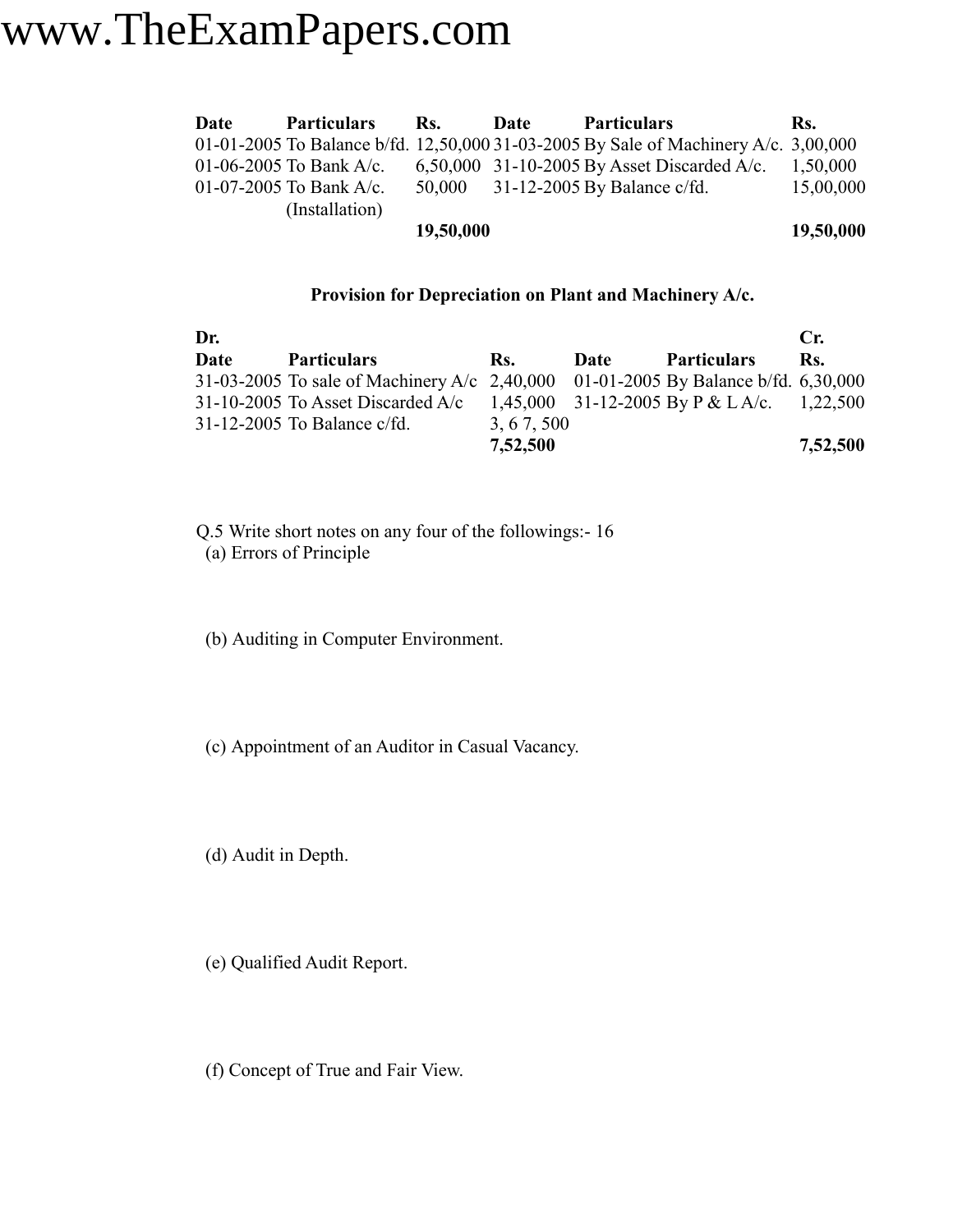#### **Section II â€" (Cost Accounting)**

Q.6 20

| <b>Details</b>                  | <b>Process A</b> | <b>Process B</b> | <b>Process C</b> |
|---------------------------------|------------------|------------------|------------------|
|                                 | Rs.              | Rs.              | Rs.              |
| <b>Indirect Material</b>        | 1,00,000         | 18,750           | 16,550           |
| Direct Wages                    | 56,250           | 35,000           | 44,900           |
| Direct Expenses                 | 51,250           | 6,875            | 11,500           |
| Value of Opening Stock per Unit | 25               | 31               | 40               |
| Scrap Value per Unit            | 13.50            | 11.25            | 21.00            |
|                                 | <b>Units</b>     | <b>Units</b>     | <b>Units</b>     |
| Output                          | 9,750            | 9,625            | 8,000            |
| <b>Stock of Process Output:</b> |                  |                  |                  |
| $01 - 01 - 2005$                | 1,500            | 1,375            | 2,000            |
| 31-12-2005                      | 1,250            | 2,000            | 1,000            |
| Percentage of Wastage           | $\overline{2}$   | 5                | 10               |

10,000 units of Direct Material were introduced in Process A at the rate of Rs. 5 per unit. The percentage of wastage is computed on the number of units entering the process concerned. From the above information of `DE' Enterprises prepare :

(1) Process Accounts, (2) Process Stock Accounts, (3) Normal Loss Account, (4) Abnormal Loss Account, (5) Abnormal Gain Account.

Value closing stock at the respective Process Cost.

Q.7 (a) Calculate material and labour variances from the following data: 6

For 5 units of Product A, the Standard Data are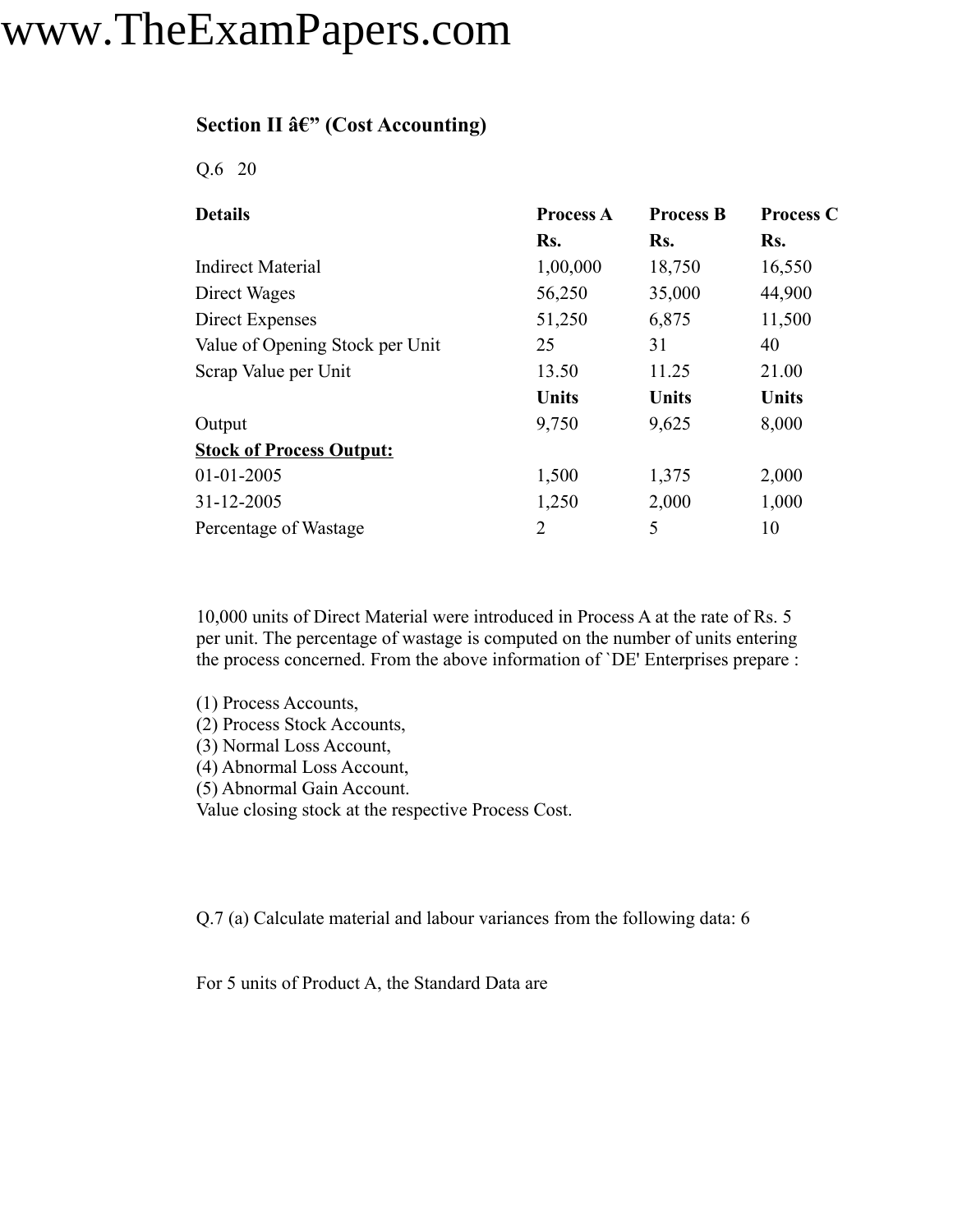Material  $\hat{a} \in \mathbb{C}^n$  40 kg. @ Rs. 25 per kg.

Labour  $\hat{a}\hat{\epsilon}$ " 100 hours  $\hat{\omega}$  Rs. 2.50 per hour.

Actual data are :

Actual Production  $\hat{a} \in$ " 1000 Units.

Material  $\hat{a} \in \mathbb{C}^{\times}$  7,840 kg. @ Rs. 27 per kg.

Labour  $\hat{a}\hat{\epsilon}$ " 19,800 hours @ Rs. 2.60 per hour.

(b) From the following data compute 9

- 1. P/V Ratio
- 2. B.E.P. in Rupees and in Unit.
- 3. Number of Units to be sold to earn a profit of Rs. 7,50,000.

Sales Price............................... Rs. 20 per Unit

Direct Material........................... Rs. 5 per Unit Direct Wages................................ Rs. 6 per Unit Variable Administrative Overheads............Rs. 3 per Unit Fixed Factory Overhead.......................Rs. 6,40,000 per year Fixed Administrative Overheads...............Rs. 1,52,000 per year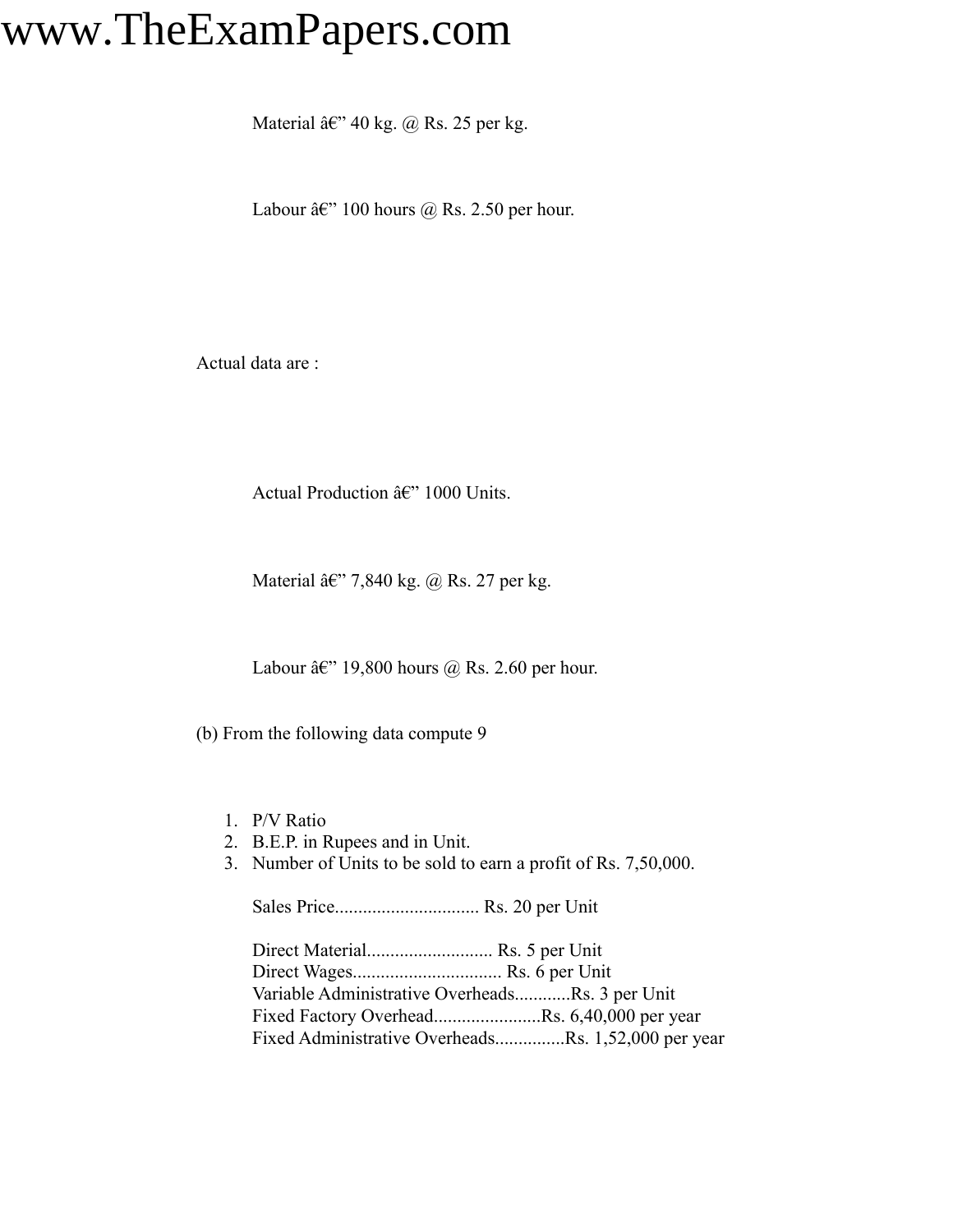Q.8 From the books of accounts of M/s. Avdhoot Enterprises, the following details have been extracted for the Quarter Ending December 31, 2005:- 15

| <b>Particulars</b>                                   | Rs.       |
|------------------------------------------------------|-----------|
| Stock of Materials â€" Opening                       | 2,70,000  |
| Stock of Materials $\hat{a} \in \mathcal{C}$ Closing | 3,00,000  |
| <b>Purchases of Materials</b>                        | 12,48,000 |
| Direct Wages                                         | 3,57,600  |
| Direct Expenses                                      | 1,20,000  |
| <b>Indirect Wages</b>                                | 24,000    |
| Salaries to Administrative Staff                     | 60,000    |
| Carriage Inwards                                     | 48,000    |
| Carriage Outwards                                    | 37,500    |
| Manager's Salary                                     | 72,000    |
| <b>General Charges</b>                               | 37,200    |
| Legal charges for Criminal Suit                      | 20,000    |
| Commission on sales                                  | 28,000    |
| Fuel                                                 | 96,000    |
| Electricity charges (Factory)                        | 72,000    |
| Directors' Fees                                      | 36,000    |
| Repairs to Plant and Machinery                       | 63,000    |
| Rent, Rates and Taxes â€"Factory                     | 18,000    |
| Rent, Rates and 'Faxes â€" Office                    | 9,600     |
| Depreciation on Plant and Machinery                  | 45,000    |
| Depreciation on Furniture                            | 3,600     |
| <b>Salesmen's Salaries</b>                           | 50,000    |
| <b>Audit Fees</b>                                    | 18,000    |

- 1. The Manager's time is shared between the factory and the office in the ratio of 20:80.
- 2. Carriage outwards include Rs. 7,500 being carriage inwards on Plant and Machinery.
- 3. Selling Price is the 120% of the cost price.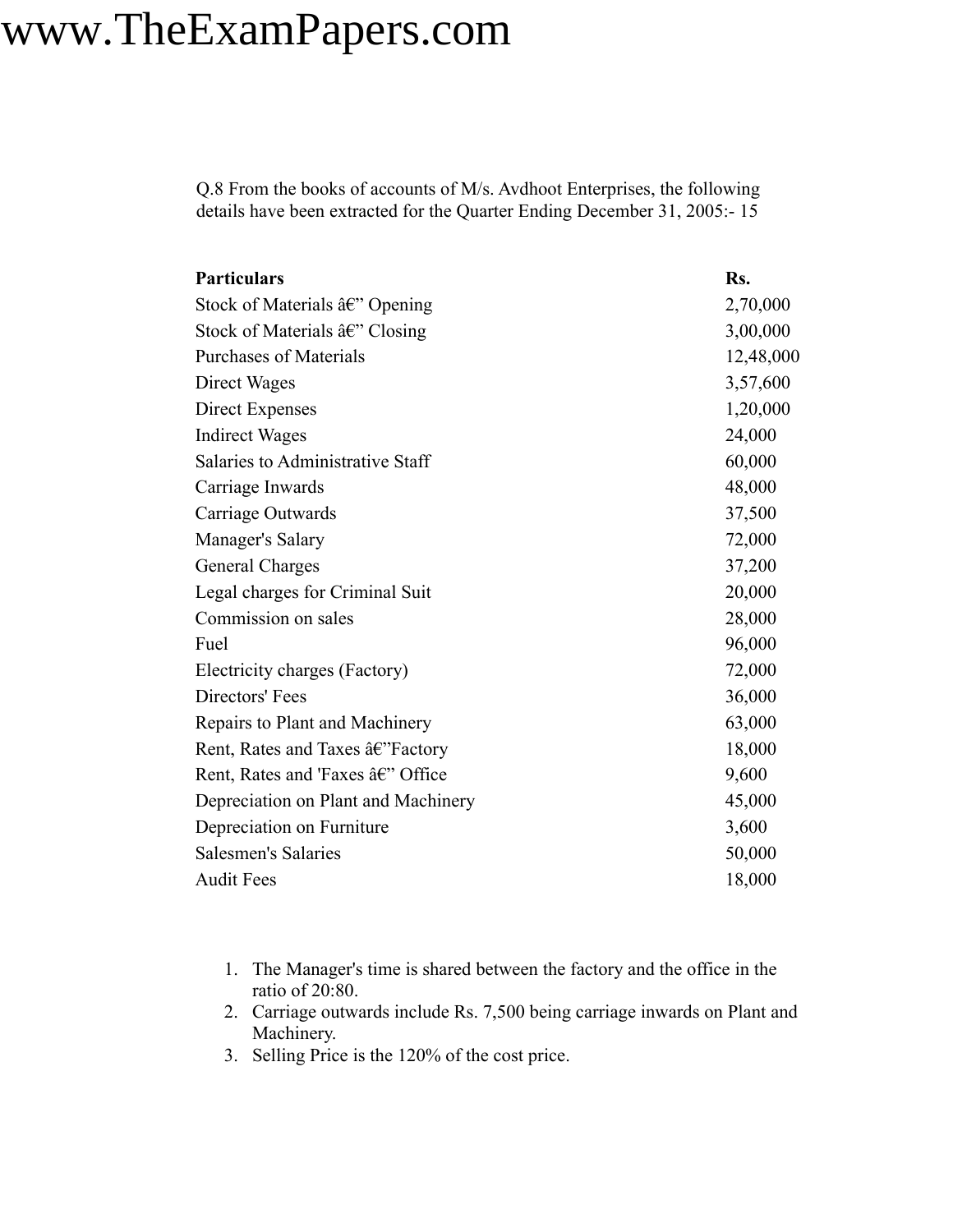From the above details prepare detailed cost sheet for the quarter ending 31-12-2005 and ascertain sales.

Q.9 S. V. Construction Ltd. have obtained a contract for construction of a Building. The value of the contract is Rs. 45,00,000. The work commenced on 1st July, 2004 and completed on 31st December, 2005. The following information relates to this contract: 15

| <b>Particulars</b>          | $31-12-2005$ (RS.) | $31-12-2004$ (RS.) |
|-----------------------------|--------------------|--------------------|
| Material Issued             | 13,50,000          | 3,75,000           |
| Direct Wages                | 10,35,000          | 4,70,000           |
| Direct Expenses             | 1,00,000           | 45,000             |
| <b>Indirect Expenses</b>    | 27,000             | 6,000              |
| Plant Issued                |                    | 63,000             |
| Sub contract charges        | 60,000             | 15,000             |
| Work Certified (cumulative) | 45,00,000          | 10,00,000          |
| Work Uncertified            |                    | 35,000             |

The above plant was specially issued for the contract. The residual value of the plant at the end of the project was estimated to be Rs. 3,000.

The contractee has agreed to pay 90% of the work certified. The accounts are closed on 31st December, every year. Prepare  $\hat{a} \in \tilde{C}$ 

(1) Contact Account and

(2) contractee Account for two years 2004 and 2005.

Show the relevant items in Balance Sheet as on 31-12-2004.

Q.10 (a) Explain the different Overhead Cost Variances. 8